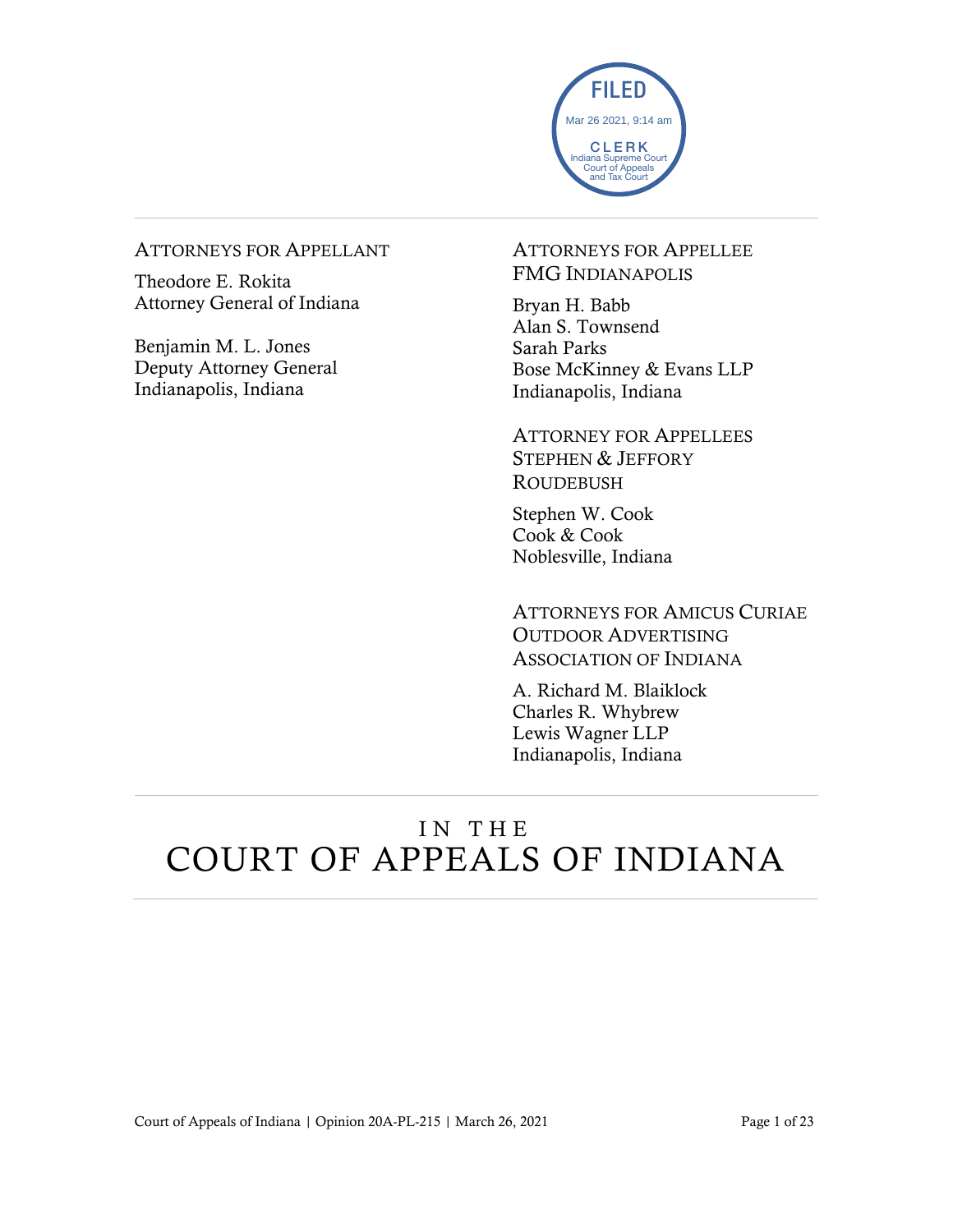Indiana Department of Transportation, *Appellant-Respondent,*

v.

FMG Indianapolis, LLC, Stephen Roudebush, and Jeffory Roudebush,

*Appellees-Petitioners.*

March 26, 2021

Court of Appeals Case No. 20A-PL-215

Appeal from the Hamilton Superior Court

The Honorable Michael A. Casati, Judge

Trial Court Cause No. 29D01-1905-PL-4715

## Shepard, Senior Judge.

[1] Since the system of Interstate and Defense Highways was created during the Eisenhower administration, Indiana and every other state has participated in the program under which billions of federal gas tax dollars have been distributed for construction. As a condition for receiving these dollars, states must agree to various federal standards covering topics that run from highway design to highway beautification. This case arises from the standards applicable to billboards.

# Facts and Procedural History

[2] The signs at issue in this case were built adjacent to State Road 32 in 1974. The signs are located next to each other, and each sign is supported by two steel posts. The signs do not touch, and they are not structurally connected to each other. In 1989, Stephen Roudebush and Jeffory Roudebush acquired the real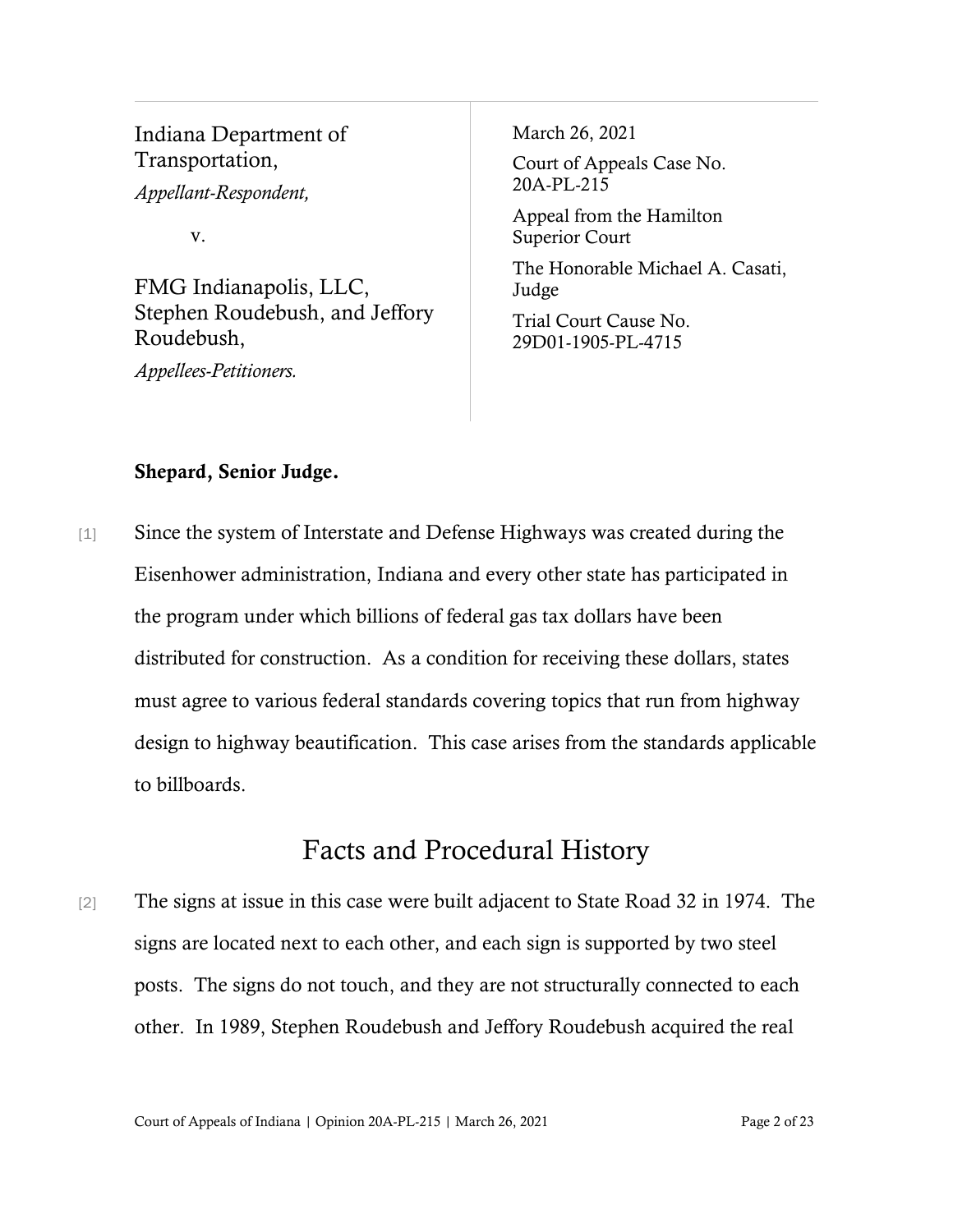estate where the signs are located and subsequently leased the signs to FMG Indianapolis.

- [3] In 1993, the Roudebushes and FMG ("Owners") registered the signs with the Indiana Department of Transportation and applied for a sign permit pursuant to Indiana Code section 8-23-20-25 (1993), that required all outdoor advertising signs in existence on July 1, 1993 along federally-regulated and interstate highways be registered by December 1993. In January 1996, a representative of the Indiana Department of Transportation inspected the signs and recommended approval. In 1998, INDOT approved the application and issued a permit. The Owners then entered into a thirty-year lease for the signs.
- [4] In June 2016, INDOT informed the Owners that one of the signs is illegal and must be removed. Owners sought administrative review, and the parties crossmoved for summary judgment. An Administrative Law Judge granted summary judgment for the Owners. The ALJ stated she was leaving undecided issues such as the statute of limitations and equitable estoppel, basing her decision instead on what she termed a "fundamental fairness doctrine." Appellant's App. Vol. 2, p. 43.
- [5] INDOT objected to the ALJ's order and requested review by the Department's Commissioner. In April 2019, the Commissioner reversed the ALJ's order and entered summary judgment in favor of INDOT. The Commissioner determined that the statute of limitations did not bar revocation of the permit and that the Department was not equitably estopped from revoking it.

Court of Appeals of Indiana | Opinion 20A-PL-215 | March 26, 2021 Page 3 of 23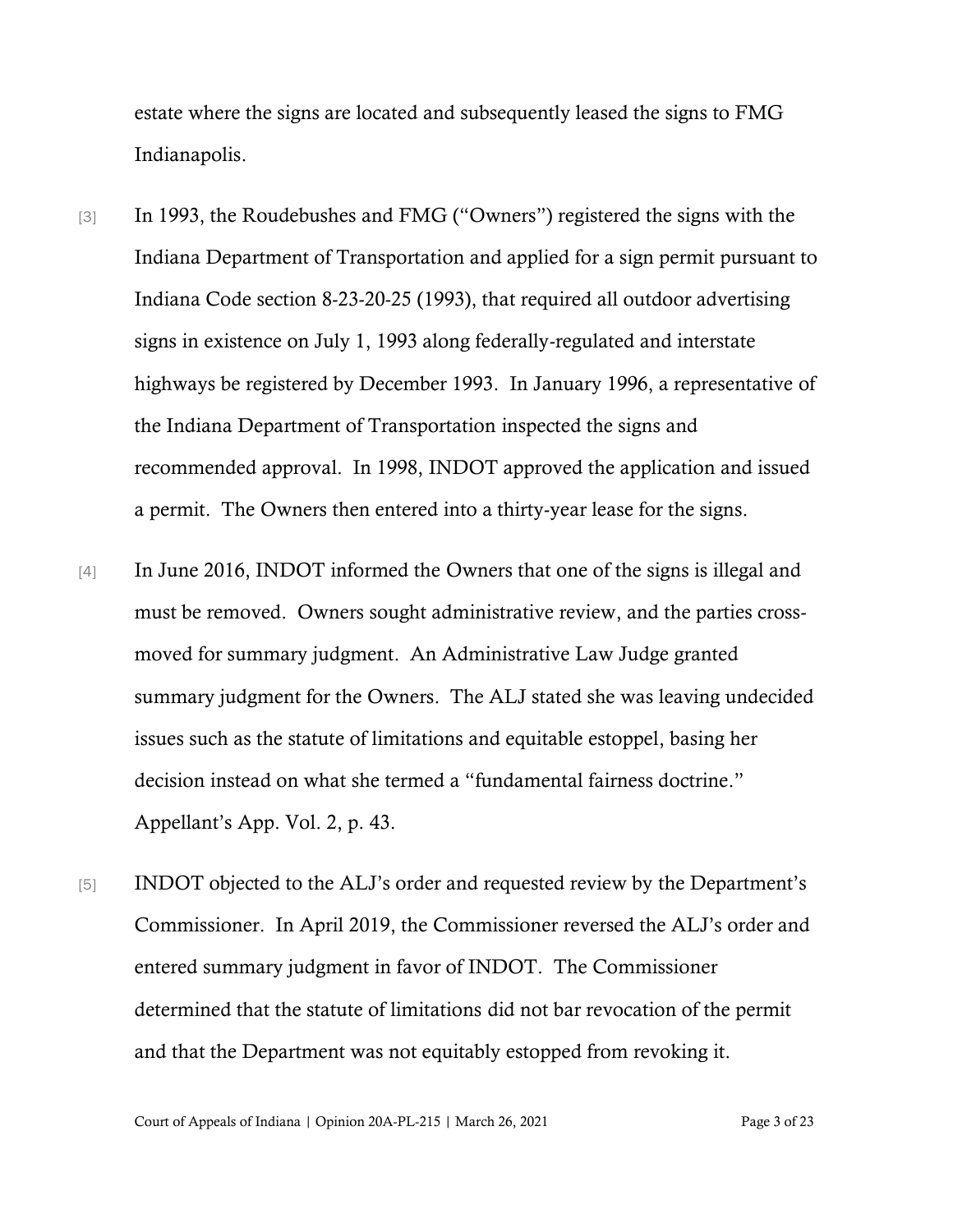[6] Owners then sought judicial review. Following briefing and argument at a hearing, the court issued findings of fact and conclusions of law vacating the Commissioner's order and entering judgment for the Owners. The court concluded that the statute of limitations is a complete bar to revocation and that INDOT is estopped from revoking the permit. The court also agreed with the ALJ that "fundamental fairness requires that INDOT not be allowed to revoke the [p]ermit after so many years." *Id.* at 14. INDOT now appeals.

# Issues

- [7] INDOT presents four issues for our review, which we restate as:
	- I. Whether INDOT has the authority to revoke the Owners' permit and order removal of one sign;
	- II. Whether its actions are barred by the statute of limitations;
	- III. Whether INDOT is equitably estopped from revoking the permit; and
	- IV. Whether INDOT's actions violate principles of fundamental fairness.

# Discussion and Decision

## *Standard of Review*

[8] When we consider the decision of an administrative agency, our standard of review is governed by the Administrative Orders and Procedures Act (the Act).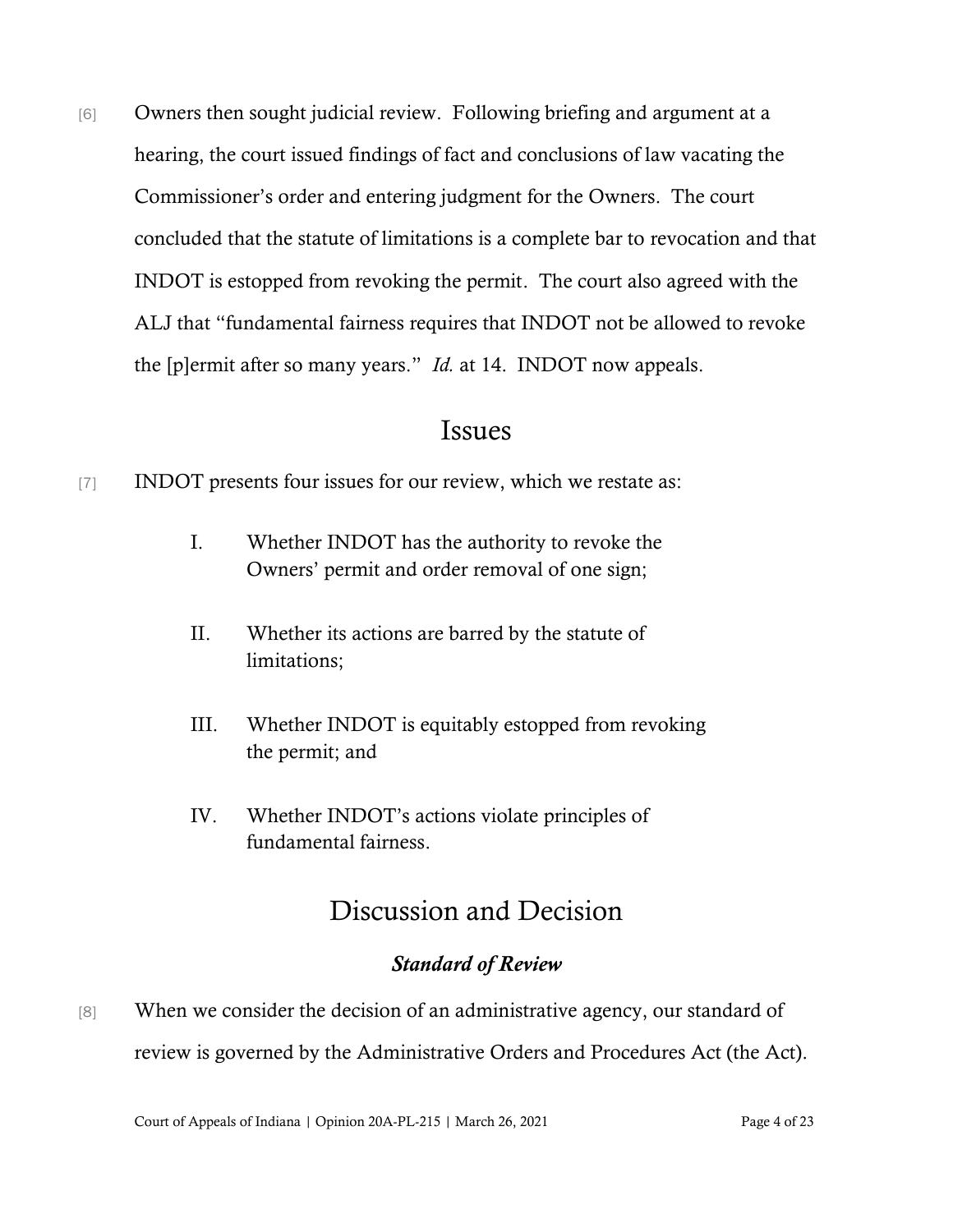The Act provides that a court may grant relief only if it determines that a party seeking judicial review has been prejudiced by an agency action that is:

(1) arbitrary, capricious, an abuse of discretion, or otherwise not in accordance with law;

(2) contrary to constitutional right, power, privilege, or immunity;

(3) in excess of statutory jurisdiction, authority, or limitations, or short of statutory right;

(4) without observance of procedure required by law; or

(5) unsupported by substantial evidence.

Ind. Code § 4-21.5-5-14(d) (1987).

[9] A court may not overturn an administrative determination because it would have reached a different result. *Walker v. State Bd. of Dentistry*, 5 N.E.3d 445 (Ind. Ct. App. 2014), *trans. denied*. "An interpretation of statutes and regulations by an administrative agency charged with the duty of enforcing those regulations and statutes is entitled to great weight unless this interpretation would be inconsistent with the law itself." *Id.* at 448. Although this Court defers to an agency's findings of fact, no such deference is accorded to its conclusions of law. *Hotmer v. Ind. Family & Soc. Servs. Admin.*, 150 N.E.3d 705 (Ind. Ct. App. 2020). The burden of demonstrating the invalidity of the agency's action is on the party asserting such. Ind. Code  $\S$  4-21.5-5-14(a).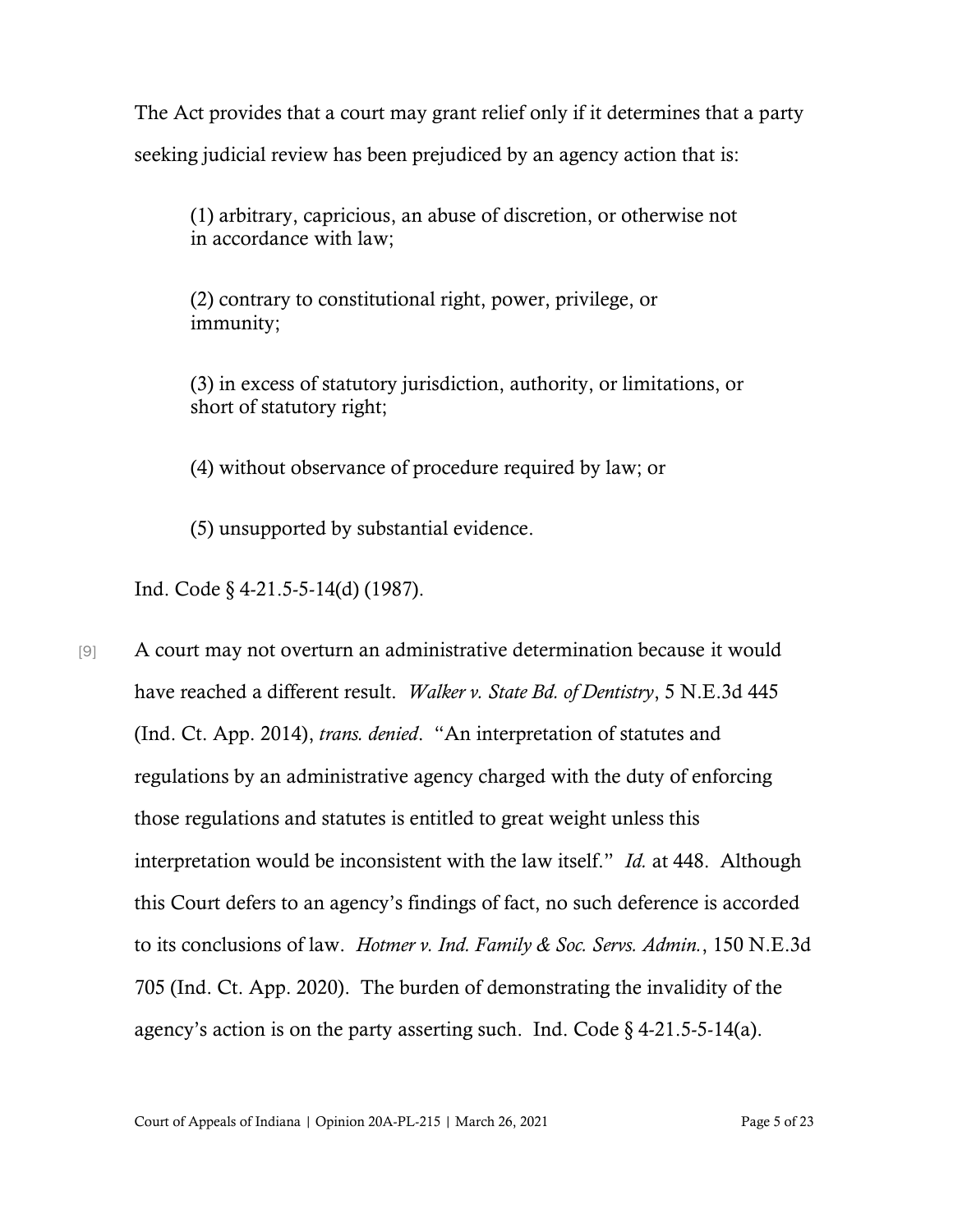#### *Regulatory Background*

- [10] About a decade into the interstate program, President Lyndon B. Johnson signed the Highway Beautification Act of 1965 (HBA), the purpose of which, in large measure, was to remove billboards along the interstate highway system in order to promote safe travel and preserve natural beauty. In this regard, President Johnson said: "'We have placed a wall of civilization between us and the beauty of our countryside. In our eagerness to expand and improve, we have relegated nature to a weekend role, banishing it from our daily lives. I think we are a poorer nation as a result. I do not choose to preside over the destiny of this country and to hide from view what God has gladly given.'" 3 AM. LAW ZONING *Highway Beautification Act* § 26:2 (5th ed. 2020).
- [11] To achieve its stated objectives, the Beautification Act authorized the U.S. Secretary of Transportation to reduce federal highway funds to states that did not effectively control the erection and maintenance of billboards located in areas adjacent to certain federally-assisted highways. 23 U.S.C. § 131(b). It also provided for establishing federal-state agreements concerning billboard regulations on size, lighting, spacing, and other issues. 23 U.S.C. § 131(d).
- [12] In 1967, Indiana adopted the Highway Advertising Control Act to accommodate HBA requirements. *See* Ind. Code §§ 8-12-2-1 to -17 (formerly Acts 1967, ch. 293; repealed by P.L.18-1990, SEC. 299, eff. March 13, 1990).

 $^{1}$  23 U.S.C. § 131.

Court of Appeals of Indiana | Opinion 20A-PL-215 | March 26, 2021 Page 6 of 23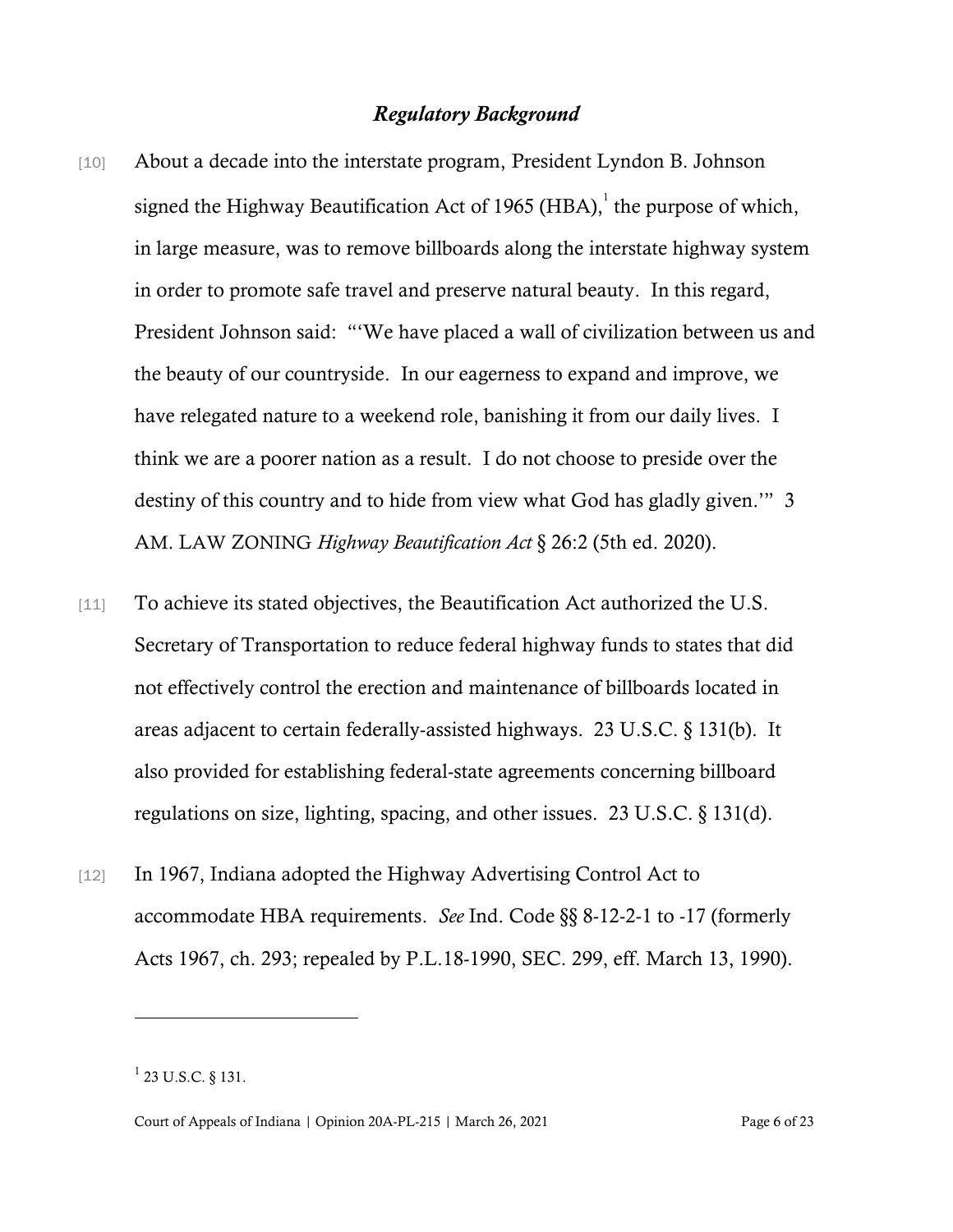Recognizing the state's obligation to comply with the HBA's terms, it directed the governor to negotiate an agreement with the federal government regarding the size, lighting, and spacing of signs. *See* Ind. Code §§ 8-12-2-1, -4.

- [13] In 1971, Governor Edgar Whitcomb entered into an agreement ("1971 Agreement") with the Secretary of the U.S. Department of Transportation covering these topics.
- [14] In 1990, the General Assembly repealed the Highway Advertising Control Act and replaced it with the Billboard Act. *See* Ind. Code §§ 8-23-20-1 to -24.
- [15] In April 1993, Indiana Code section 8-23-20-25(a) tasked the Department with permitting of outdoor advertising signs in order to regulate their erection and maintenance along certain of our state's highways. INDOT was directed to adopt rules to carry out the statute's provisions and to implement the HBA. Ind. Code § 8-23-20-25(e). Accordingly, in 1994 INDOT promulgated administrative rules to regulate signs and billboards. *See* 105 Indiana Administrative Code §§ 7-3-1 to -13 (repealed and replaced by 105 I.A.C. §§ 7- 4-1 to -23 on July 24, 2019).

## I. INDOT's Authority

[16] Although acknowledging its initial mistake in issuing a permit to the Owners, the Department asserts that it has the authority to now revoke the permit and order removal of one of the signs. The Owners dispute that.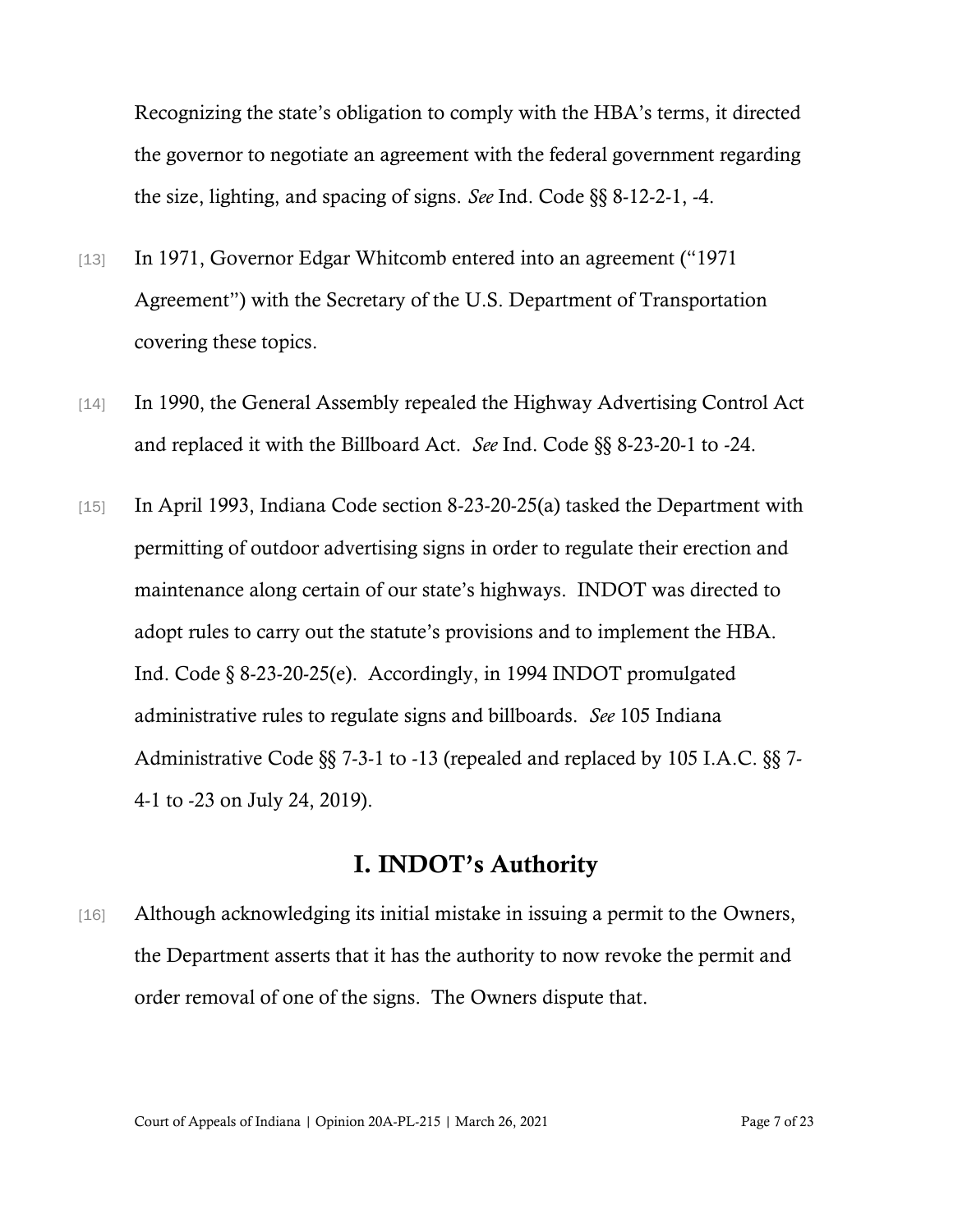- [17] Before turning to the challenge of INDOT's authority, we address a threshold issue Owners raise throughout their brief. INDOT's permitting task concerned signs along the interstate and primary system, as such was defined in 23 United States Code section 131(t) on June 1, 1991. Ind. Code § 8-23-20-25(a). As Section 25(a) indicates, the entire billboard regulating and permitting system is based on the location of a sign. If a sign is located adjacent to a highway that is in a category of roads subject to regulation, sometimes referred to as a "control area," the sign is subject to the regulations on outdoor advertising. Conversely, if a highway is not in one of those categories, the sign is not subject to regulation.
- [18] Here, while Owners concede that State Road 32 is a highway in a control area (i.e., subject to regulation), they claim it was not designated as such until 1994. Specifically, they assert that State Road 32 (and thus their signs) was not subject to regulation until 1994 when INDOT promulgated 105 Indiana Administrative Code section 7-3-5(c) and listed State Road 32 as a control area.
- [19] Section 7-3-5 provides:

(a) The territory under the jurisdiction of the department for the purposes of this article shall include all interstates and the Federal-Aid Primary System as defined on June 1, 1991, and any other highways where control of outdoor advertising is required by 23 U.S.C. 131 in effect on December 18, 1991. Where additional roadways become subject to the requirements of 23 U.S.C. 131, as effective on December 18, 1991, such are deemed added to the control areas contained in subsection (c), sixty (60) days after publishing notice of the additions in the Indiana Register. In the event an additional roadway is added, sign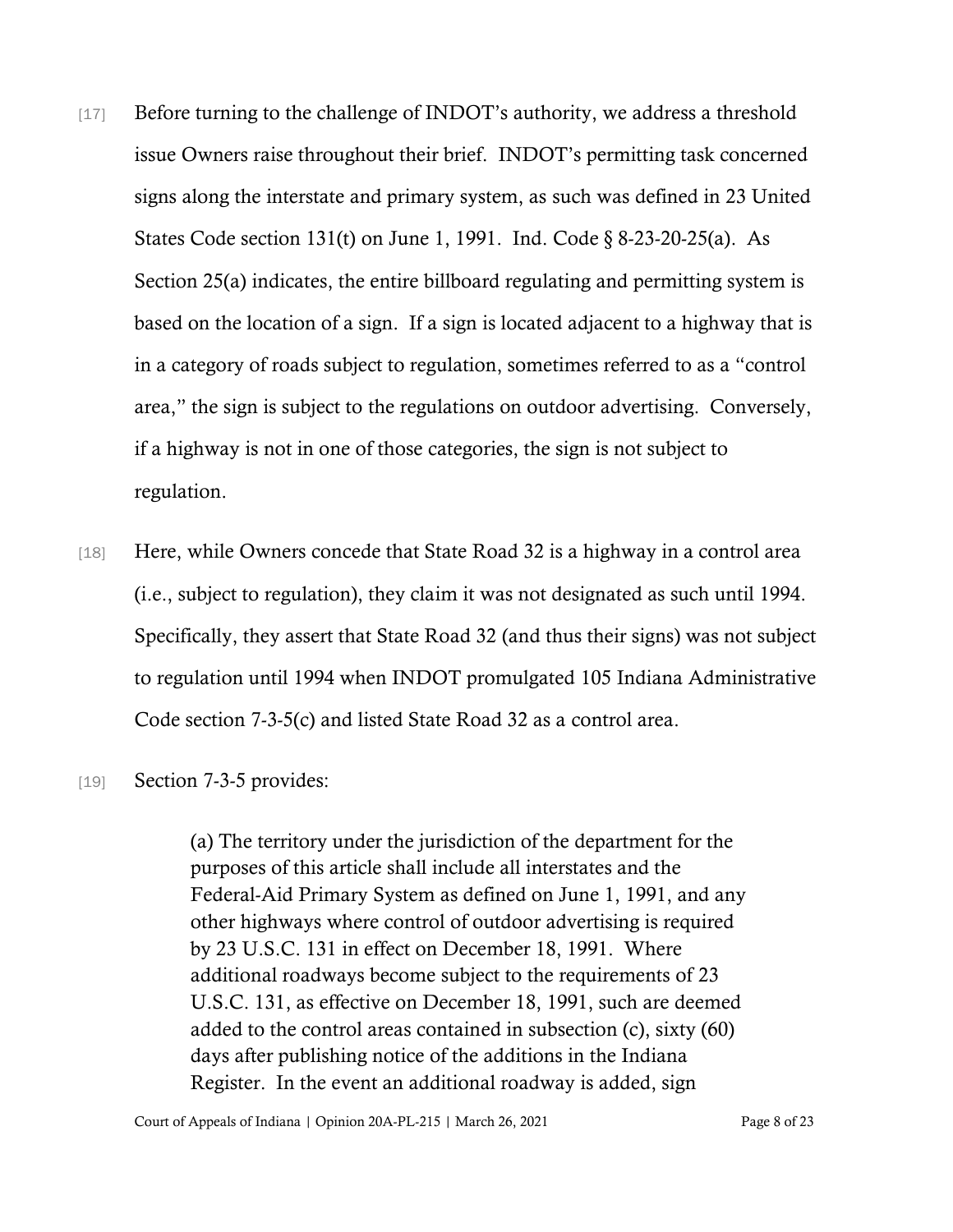owners shall have one hundred and eighty (180) days after the date of publication to comply with this rule.

Subsection (c) lists the control areas and includes State Road 32. *See also* Ind. Code § 8-23-1-33 (1990) (defining "primary system" as system of connected main highways as designated by INDOT and approved by U.S. Secretary of Commerce under 23 U.S.C.). As its language indicates, Section 7-3-5 merely catalogs, together in one place, all the highways which had, either by June or December 1991, already been identified as control areas. This rule is simply the product of INDOT's statutory obligation to provide a list of all roadways subject to the permit requirement. *See* Ind. Code § 8-23-20-25(f)(1).

[20] The Owners' suggestion that State Road 32 was not designated as a control area until it appeared in the Section 5 list is illogical and would work an absurd result on the entire permitting system. Indiana Code section 8-23-20-25(a) and (i) required that all permit applications for signs located along the interstate and primary system, as defined in 23 U.S.C. 131(t) on June 1, 1991, were to be filed by December 31, 1993. Under the Owners' reasoning, owners of signs located on regulated highways would not have known they were required to apply for a permit at all, much less by the December 1993 deadline, if the highways were not designated as control areas until April 1994 when INDOT promulgated its rules for outdoor advertising. The Owners' claim rings hollow given that they applied for a permit by the December 1993 deadline as required by Section 8- 23-20-25(i), and, for the "type of highway" category on the permit application,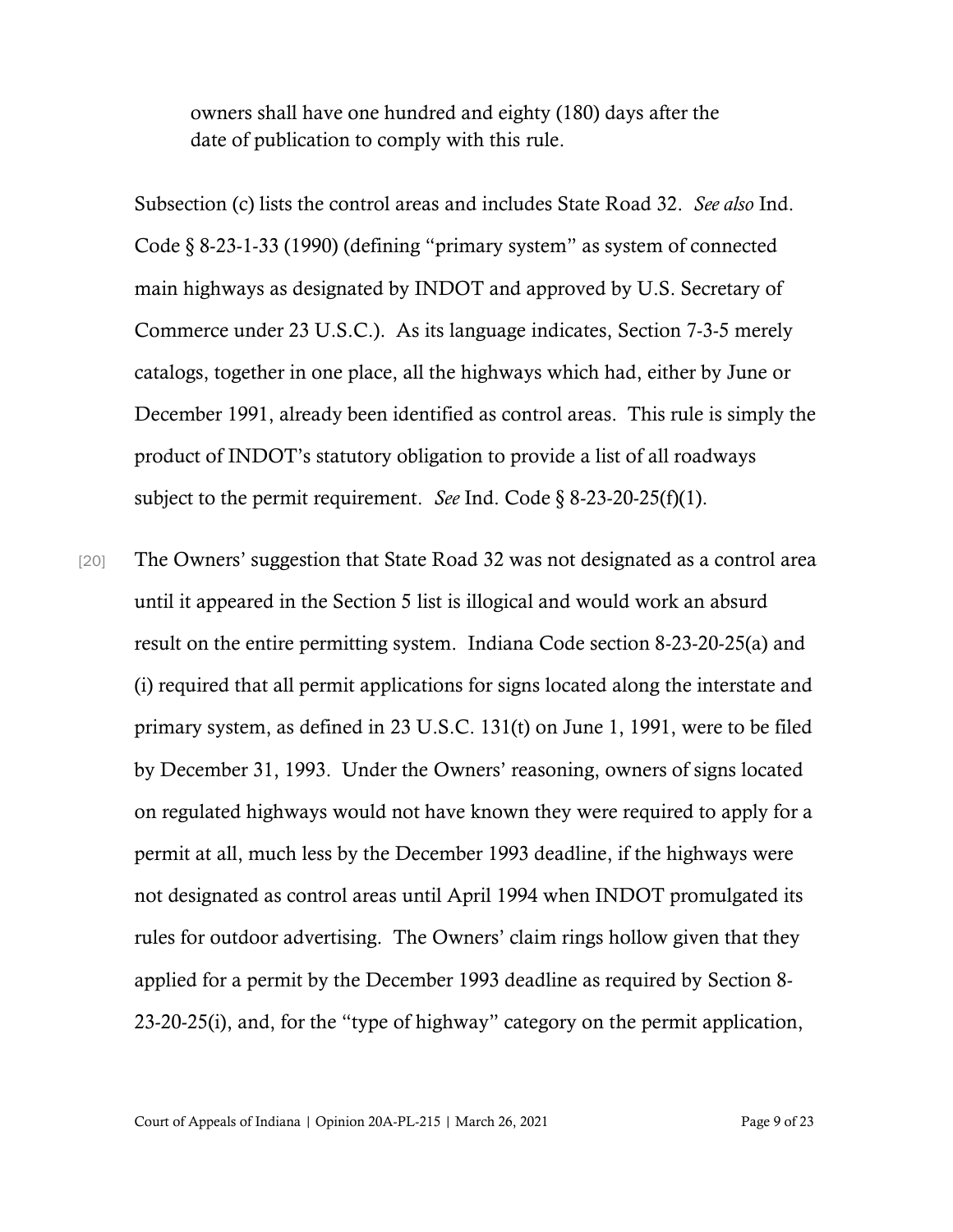they checked the box labeled "Federal Aid Primary Highway." *See* Appellant's App. Vol. 2, p. 29.

[21] We conclude that State Road 32 had been determined to be a control area by the end of 1991 as it was a route in the Federal-Aid Primary System and thus subject to the statutes, rules, and regulations concerning outdoor advertising prior to 1994. So, we turn to analyzing the propriety of INDOT's revocation of the Owners' permit and its order to remove one of their signs.

#### *A. Permit Revocation*

- [22] In June 2016, INDOT notified the Owners that their structure is not a side-byside billboard as they indicated in their permit application but rather two separate billboards. *See id.* at 33. It instructed Owners to remove one of the signs and file an addendum to their permit and informed them that failure to do so would result in revocation of their sign permit. *Id.*
- [23] This determination turned on 23 Code of Federal Regulation section 750.706(b), promulgated in 1975, which provides that if multiple sign structures are to be considered as one sign for spacing purposes, the structures must be limited to signs that are physically contiguous or connected by the same structure or cross-bracing. This rule applies to all areas adjacent to the Federal-Aid Primary System. 23 C.F.R. § 750.702 (1975).
- Court of Appeals of Indiana | Opinion 20A-PL-215 | March 26, 2021 Page 10 of 23 [24] In their December 1993 application for a sign permit, the Owners indicated their signs are a side-by-side sign. *See* Appellant's App. Vol. 2, p. 29. Actually, although standing next to each other, they are two separate signs that do not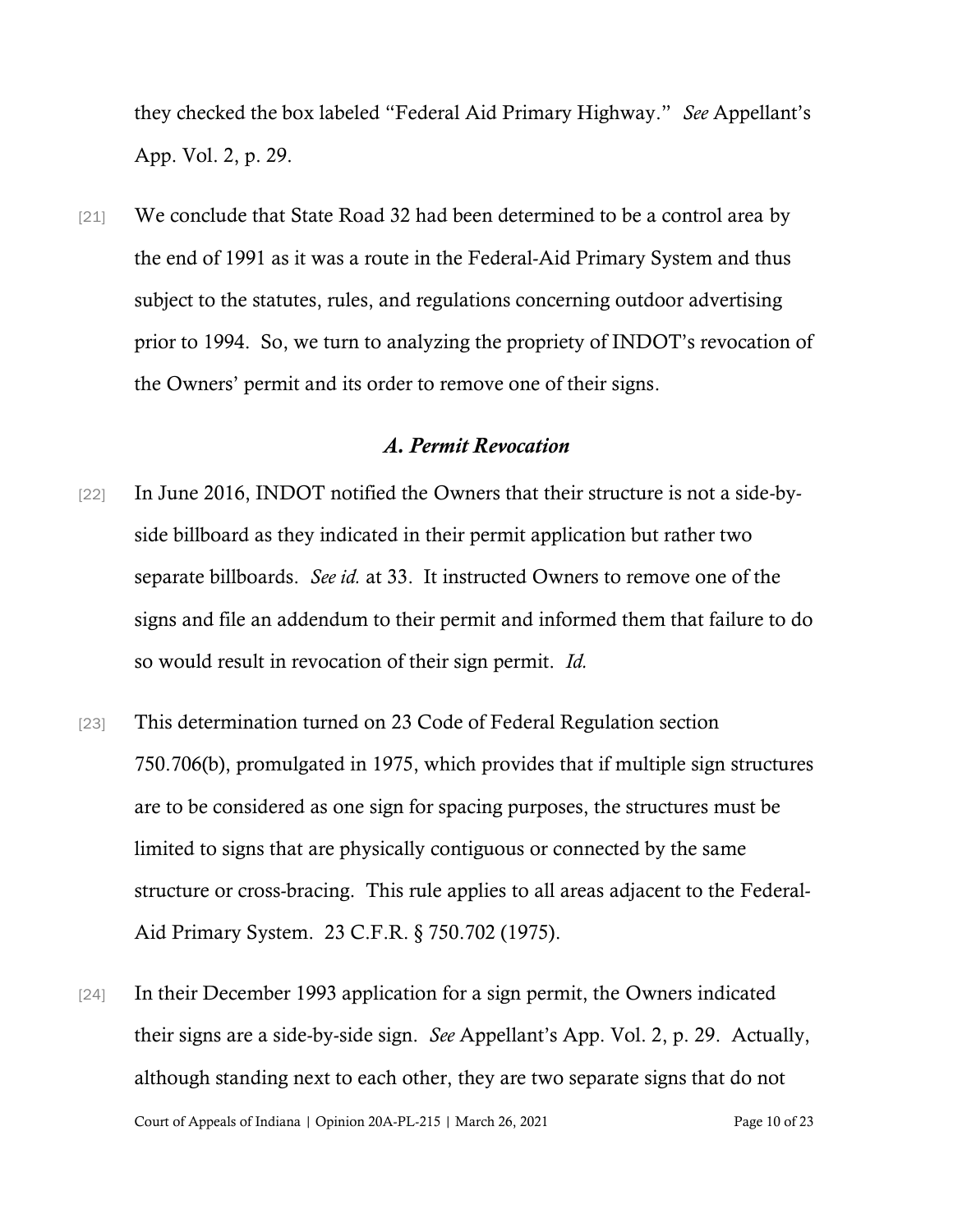touch, are not structurally connected to one another, and are each independently supported by two steel posts. *See id.* at 161, 163.

[25] 105 Indiana Administrative Code section 7-3-1(d) (1994) authorized INDOT to revoke a sign permit "in any case where the application for the permit contains false or misleading information or where the permittee has violated any of the provisions of this rule."<sup>2</sup> Here, Owners' assertion that their signs are a single side-by-side sign rather than two separate signs constitutes false or misleading information because the signs do not conform to the mandates of a single sign structure as set forth in 23 Code of Federal Regulation. For this reason, INDOT may revoke the Owners' sign permit pursuant to Section 7-3-1(d).

### *B. Removal of Sign*

- [26] The Indiana Code declares that a sign in violation of Chapter 8-23-20 or the rules adopted under it, is a public nuisance. Ind. Code § 8-23-20-26(a) (1993). If INDOT determines that a public nuisance exists, it must give the property owner notice of same, with notice that the owner has thirty days to remove the sign. Ind. Code § 8-23-20-26(b), (c).
- [27] Given that the Owners' signs are two separate signs and not one side-by-side sign, they violate the spacing requirements for billboards located in an area adjacent to a primary highway. *See* Ind. Code § 8-23-20-4 (1990) (signs located

 $2$  This rule was still in effect in 2016 when INDOT issued notice to the Owners.

Court of Appeals of Indiana | Opinion 20A-PL-215 | March 26, 2021 Page 11 of 23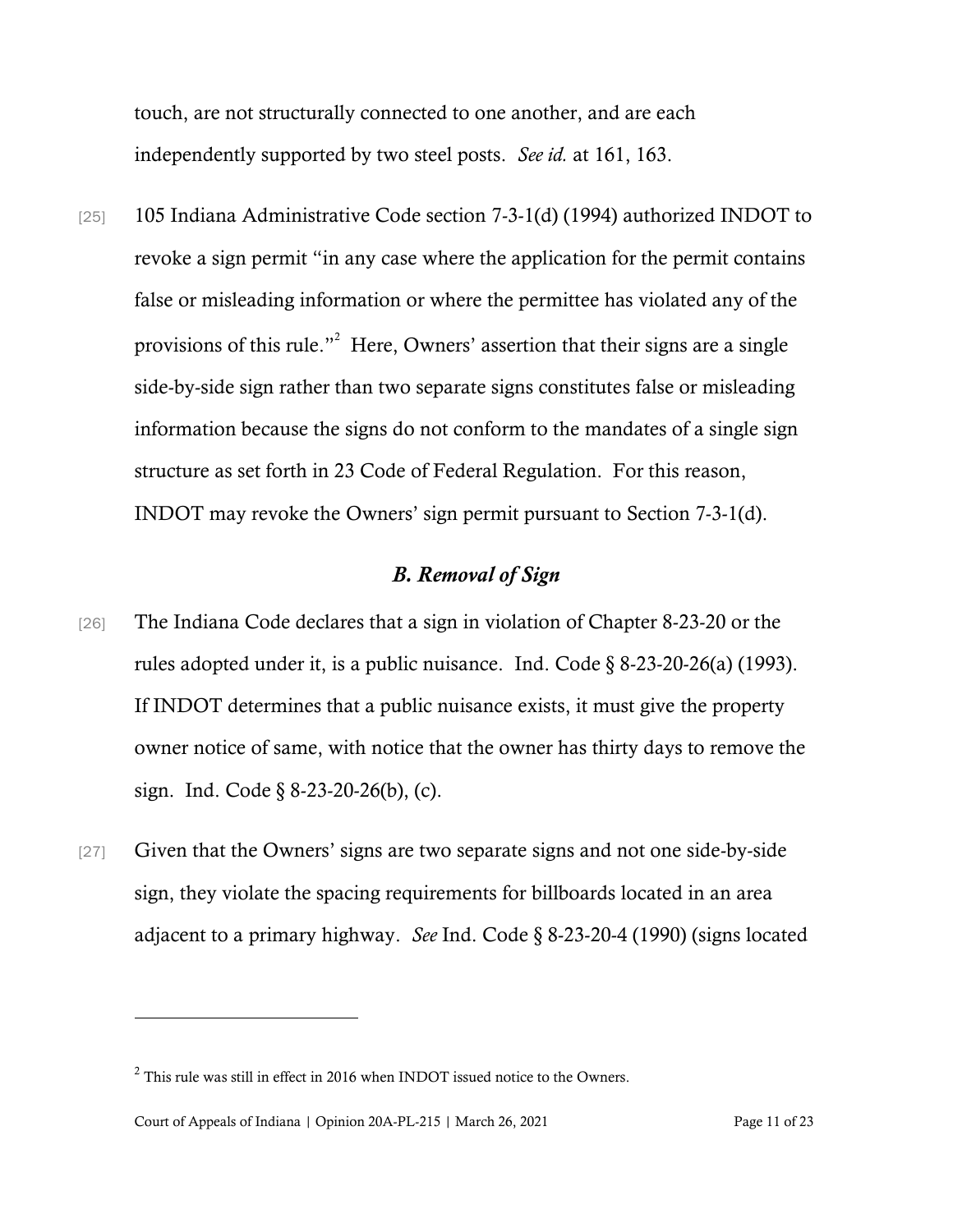in adjacent area must conform to standards of spacing set in INDOT rules); 105 Ind. Admin. Code § 7-3-10(a)(2)(B) (1994)<sup>3</sup> (all signs erected after October 4, 1971 in adjacent areas on routes on the Federal-Aid Primary System and inside incorporated municipalities<sup> $4$ </sup> must not be erected within 100 feet of another sign structure in an adjacent area on the same side of the highway). Additionally, Indiana Code section 8-23-20-6(1) and (5) (1990) very succinctly state that signs that are illegal under state statutes or rules or are not consistent with Chapter 8- 23-20 may not be maintained in an adjacent area. Because the Owners' signs are within 100 feet of each other on the same side of the highway, they violate the spacing requirements of Chapter 8-23-20 and the rules adopted under it, and they constitute a public nuisance. Accordingly, INDOT has the authority to order removal of one of the Owners' signs.

## *C. Nonconforming Sign*

[28] The Owners respond that their permit should not be revoked nor should one of their signs be removed because they were entitled to a conditional permit pursuant to 105 Indiana Administrative Code section 7-3-7 (1994). Section 7-3-

<sup>3</sup> This subsection was still in effect in 2016 when INDOT issued notice to the Owners.

<sup>&</sup>lt;sup>4</sup> There appears to be no dispute that the Owners' signs are inside an incorporated municipality.

<sup>5</sup> There were similar standards in effect when the Owners' signs were erected in 1974. *See* Ind. Code §§ 8-12- 2-3, -4, -5 (1967) (no sign shall be erected or maintained in adjacent area after January 1, 1968, except those signs which comply with standards of spacing as set forth in federal-state agreement; signs which are not consistent with standards of 1967 Act or federal-state agreement shall not be permitted); *see also* 1971 Agreement (on routes on Federal-Aid Primary System and inside incorporated municipalities, no sign structure shall be erected after October 1971 within 100 feet of another sign structure on the same side of the highway).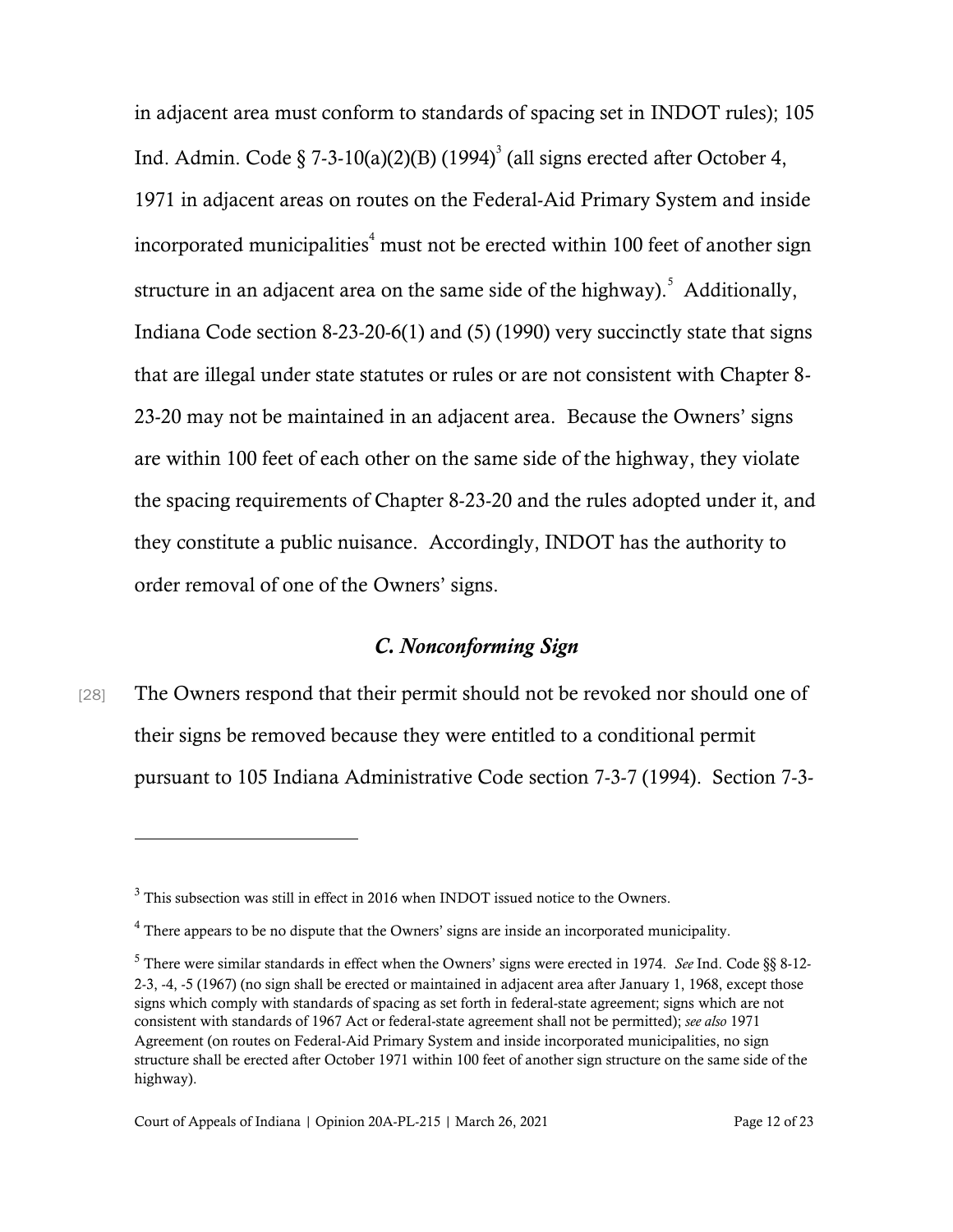7 provided in part that a conditional permit should be granted to any lawfully erected sign that is not eligible for a permit under Section 7-3-6 (stating permit denial criteria), provided the sign remains substantially the same as it was on the date that its status initially became nonconforming. As we discussed above, the Owners repeatedly claim that their signs were not subject to regulations before 1994. Accordingly, here, they allege their signs were legal when erected in 1974 and should have been granted status as nonconforming signs and issued a conditional permit.

- [29] Because the evidence before us is unclear as to whether State Road 32 was designated as a highway in the Federal-Aid Primary System prior to June 1991, we cannot declare with any certainty that the signs at issue here were legal when erected in 1974. Even assuming without deciding that Owners' signs were legal when erected in 1974, at least one of the Owners' signs should have been removed in 1999.
- [30] Indiana Code section 8-23-20-9(a) (1990) provides that a sign lawfully erected in an adjacent area that does not conform to Chapter 8-23-20 after June 30, 1968 is not required to be removed until the end of the fifth year after the sign becomes nonconforming. No later than 1991, State Road 32 had been determined to be a route in the Federal-Aid Primary System. Consequently, at that time billboards along State Road 32 were required to comply with state statutes and administrative rules, including spacing requirements. As we discussed in sections A. and B., above, the Owners' signs are two separate signs

Court of Appeals of Indiana | Opinion 20A-PL-215 | March 26, 2021 Page 13 of 23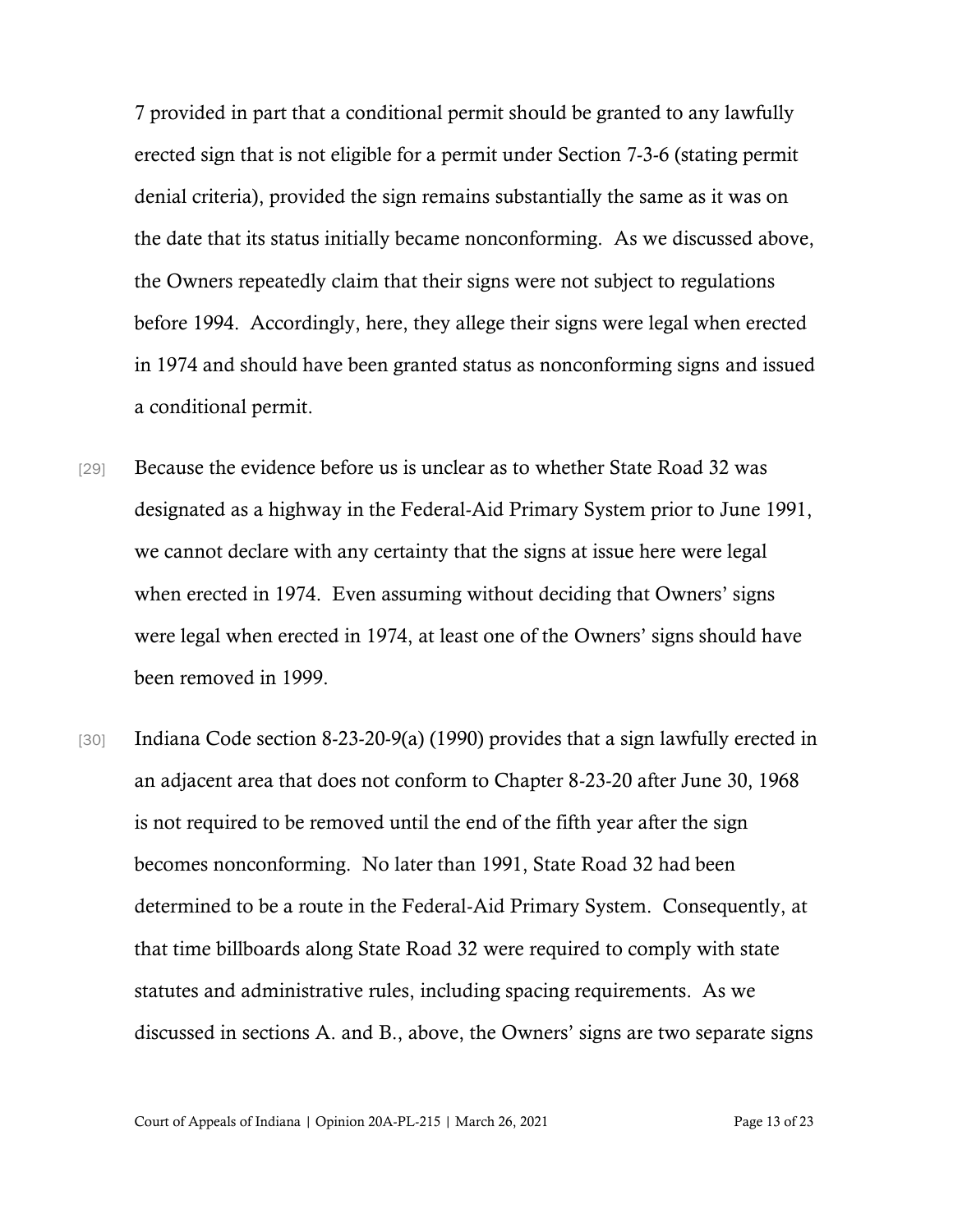that violate the applicable spacing standards. 6 Thus, no later than 1994 Owners' signs became nonconforming. Accordingly, pursuant to Section 8-23- 20-9(a), at least one of Owners' signs was required to be removed by the end of 1999 (i.e.,  $1994 + 5$  years = 1999).

## II. Statute of Limitations

- [31] Without specifying which particular statute of limitations applies to these facts, INDOT argues that its actions are not barred because the continuing violation doctrine applies. For their part, the Owners apparently claim, as they did previously, that INDOT's actions are barred by either the six-year statute of limitations on nuisances, *see* Indiana Code section 34-11-2-7 (1998), or the general ten-year statute of limitations in Indiana Code section 34-11-1-2 (1998).
- [32] The applicable statute of limitations is ascertained by identifying the nature or substance of a cause of action. *Stickdorn v. Zook*, 957 N.E.2d 1014 (Ind. Ct. App. 2011). Indiana Code section 8-23-20-26(a) provides that a sign that is in violation of that chapter or rules adopted under that chapter is a public nuisance. *See also* 15 Ind. Law Encyc. *Highways* § 40 (2021) (noting that sign in violation of Chapter 8-23-20 or rules adopted under it is public nuisance). The

<sup>6</sup> *See* Ind. Code § 8-23-20-4 (signs located in adjacent area must conform to standards of spacing set forth in rules adopted by INDOT); 105 Ind. Admin. Code § 7-3-10(a)(2)(B) (all signs erected after October 4, 1971 in adjacent areas on routes on the Federal-Aid Primary System and inside incorporated municipalities must not be erected within 100 feet of another sign structure in an adjacent area on the same side of the highway); 23 C.F.R. § 750.706(b) (multiple sign structures to be considered as one sign for spacing purposes must be physically contiguous or connected by same structure).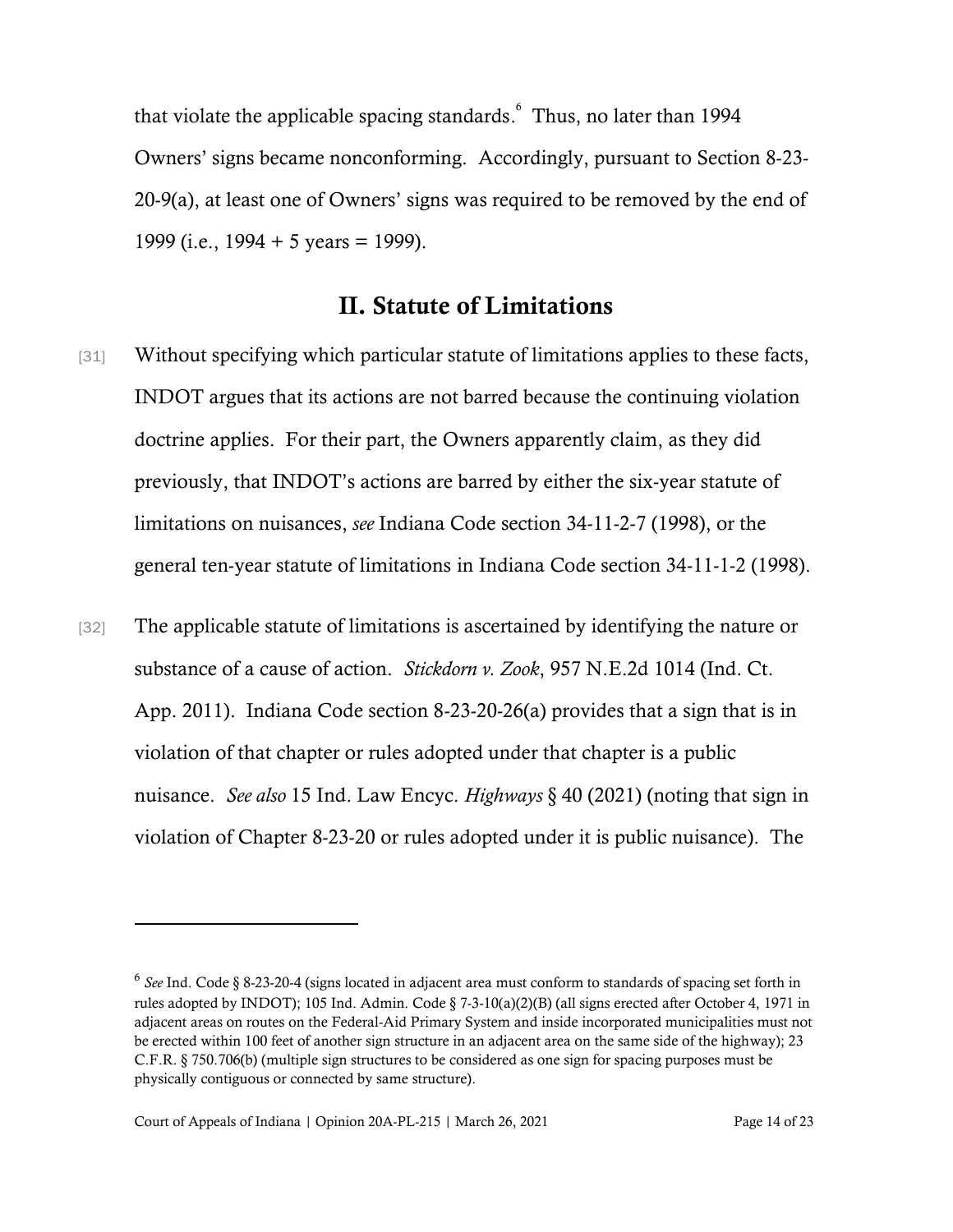nature of this action is a nuisance; therefore, the six-year nuisance statute of limitations applies. Still, our analysis does not end there.

- [33] Some time ago, in an action for abating a public nuisance as regards a city street, our Supreme Court concluded: "The statute of limitations, applicable as between individuals, can not [sic] affect a city as to its rights in its streets as trustee for the public." *Cheek v. City of Aurora*, 92 Ind. 107, 114 (1883). This declaration seems readily applicable to INDOT's actions, as a trustee of both the safety and natural beauty surrounding our state's highways. Nevertheless, to further inform our analysis, we examine decisions in other jurisdictions.
- [34] Multiple states have determined that, in an action to abate a public nuisance, limitations is no defense. *See Jamail v. Stoneledge Condo. Owners Ass'n*, 970 S.W.2d 673 (Tex. Ct. App. 1998); *Weiss v. Taylor*, 39 So. 519 (Ala. 1905). *See also Mangini v. Aerojet-Gen. Corp.*, 281 Cal. Rptr. 827 (Cal. Ct. App. 1991) (statute of limitations is no defense to action brought by public entity to abate public nuisance); *State v. Schenectady Chemicals, Inc.*, 459 N.Y.S.2d 971 (N.Y. Sup. Ct. 1983), *aff'd as modified*, 479 N.Y.S.2d 1010 (1984) (it is long settled that right to maintain action for public nuisance continues as long as nuisance exists; no one can obtain prescriptive right to maintain public nuisance); *Laurance v. Tucker*, 85 P.2d 374 (Or. 1938) (statute of limitations does not run against public nuisance no matter how long continued).
- [35] Moreover, standard authorities are uniform that the bar of the statute of limitations does not apply to actions to abate a public nuisance. *See* 58 Am.

Court of Appeals of Indiana | Opinion 20A-PL-215 | March 26, 2021 Page 15 of 23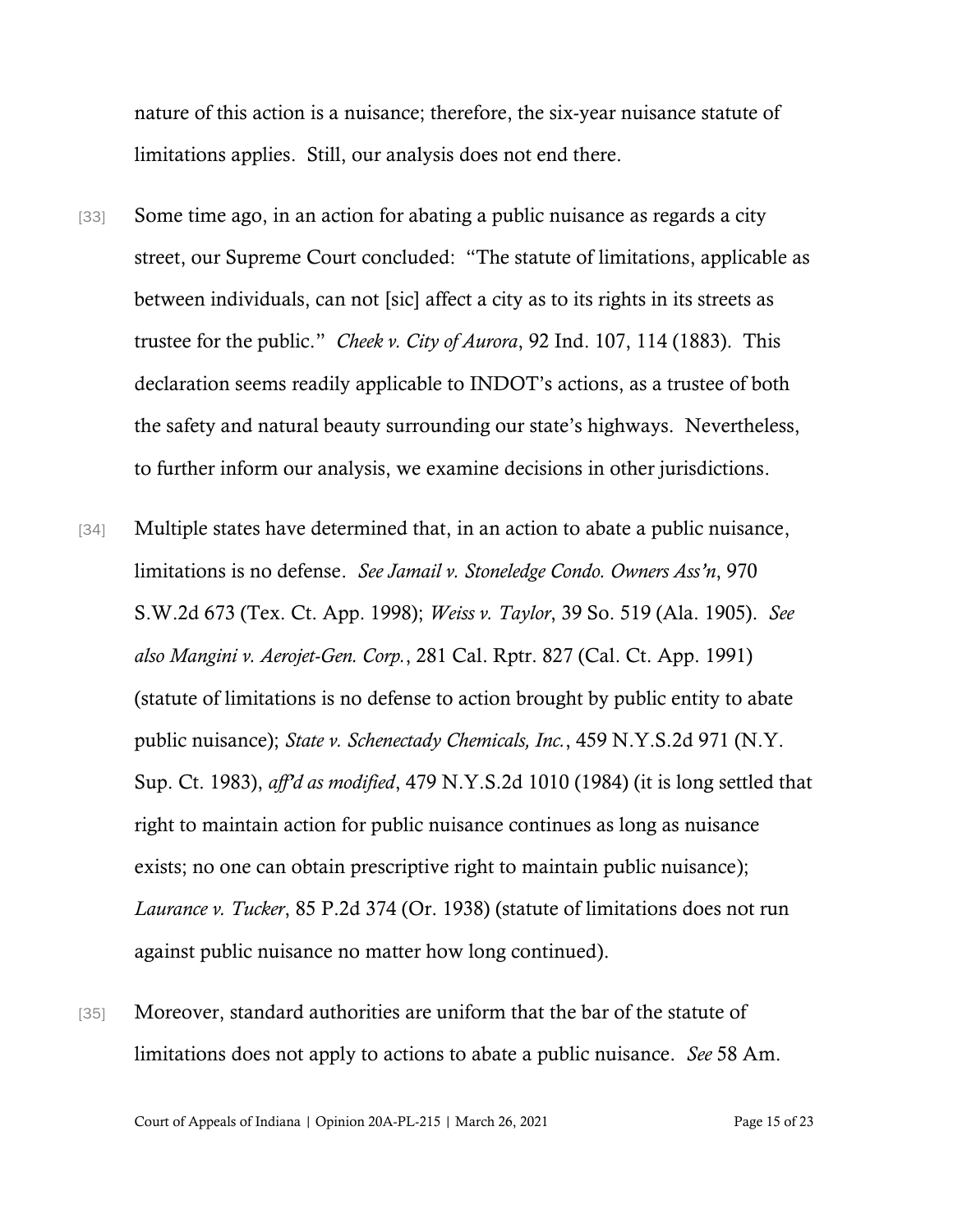Jur. 2d *Nuisances* § 319 (2021); *see also* 54 C.J.S. *Limitations of Actions* § 235 (2021) (statute of limitations does not run against public nuisance no matter how long it is continued).

- [36] Not only is the nuisance in this case a public nuisance, as declared by our General Assembly, but as a nuisance that can be abated, it is also a continuing nuisance. *See Petree v. Dep't of Transp.*, 798 S.E.2d 482 (Ga. Ct. App. 2017) (nuisance is continuing if it is one which can and should be abated); *Whittle v. Weber*, 243 P.3d 208 (Alaska 2010) (nuisance is continuing if it can be discontinued or abated); *Lyons v. Twp. of Wayne*, 888 A.2d 426 (N.J. 2005) (if problems are subject to abatement, then, to extent problems qualify as nuisance, they are continuing nuisance); *Hedgepath v. Am. Tel. & Tel. Co.*, 559 S.E.2d 327 (S.C. Ct. App. 2001) (nuisance is continuing if abatement is reasonably and practically possible); *Benton v. Savannah Airport Comm'n*, 525 S.E.2d 383 (Ga. Ct. App. 1999) (continuing nuisance is not permanent in its character, but one which can and should be abated by person maintaining it); *Jacques v. Pioneer Plastics, Inc.*, 676 A.2d 504 (Me. 1996) (nuisance is continuing when it is not of such permanent nature that it cannot readily be removed and abated); *City of Phoenix v. Johnson*, 75 P.2d 30 (Ariz. 1938) (if nuisance can be abated, it is continuing). *See also* BLACK'S LAW DICTIONARY (11th ed. 2019) (defining continuing nuisance as "[a] nuisance that is either uninterrupted or frequently recurring").
- Court of Appeals of Indiana | Opinion 20A-PL-215 | March 26, 2021 Page 16 of 23 [37] And there is widespread consensus that statutes of limitations do not bar an action against a continuing nuisance. *Silvester v. Spring Valley Country Club*, 543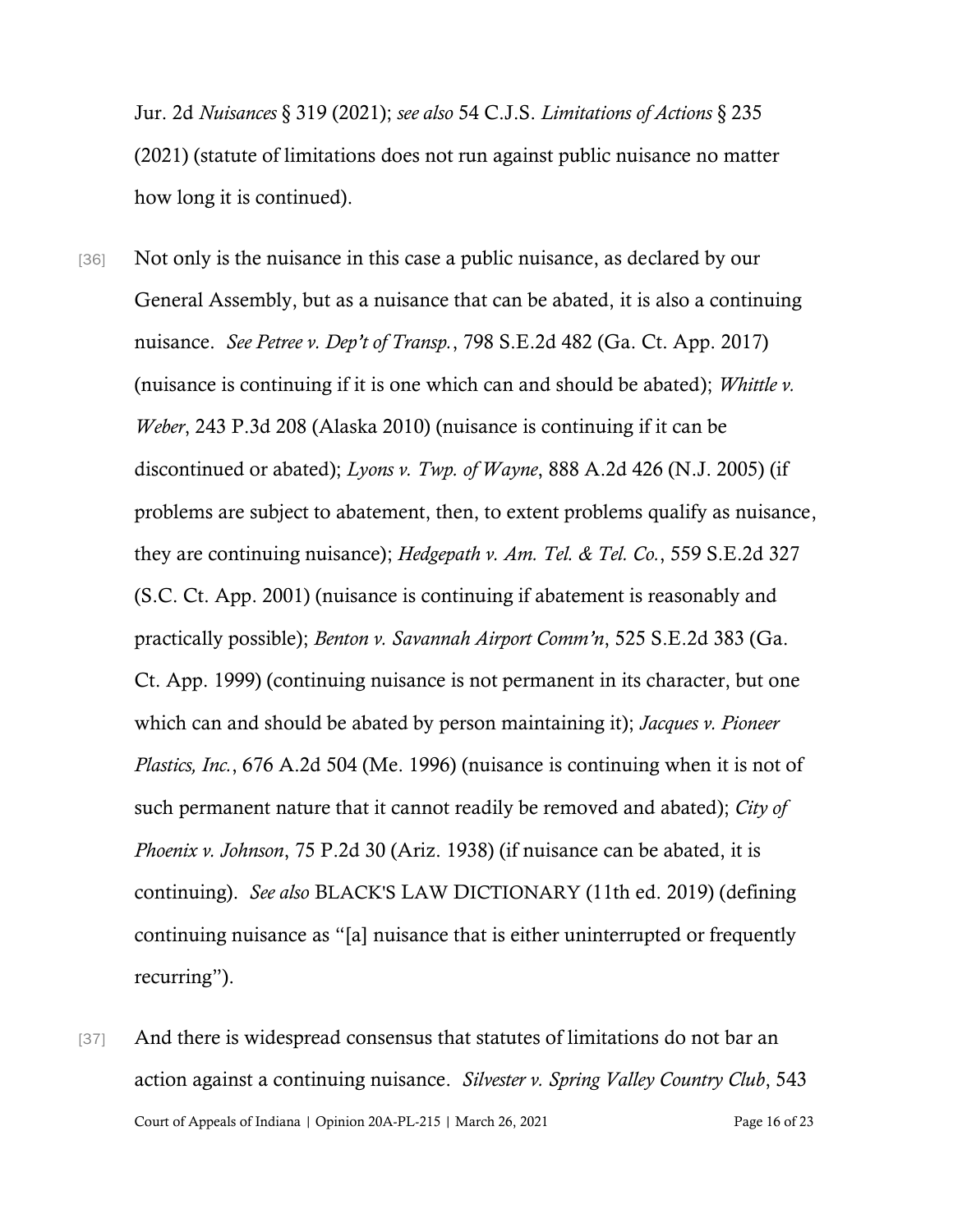S.E.2d 563 (S.C. Ct. App. 2001) (when nuisance is continuing and injury is abatable, statute of limitations cannot be a complete bar); *Jamail*, 970 S.W.2d 673 (in action to abate continuing nuisance, limitations is no defense); *Moore v. City of Pontiac*, 372 N.W.2d 627 (Mich. Ct. App. 1985) (action not barred by statute of limitations because Michigan recognizes continuing nature of nuisance and wrongful acts were of continuing nature). *See also* 125 Am. Jur. Proof of Facts 3d 293 § 9 (2021) (where billboard is continuing nuisance, statute of limitations may not bar its abatement).

- [38] With all of that in mind, we turn to the decision of the Kentucky Court of Appeals which spoke specifically on the topic of a billboard as a continuing public nuisance and the statute of limitations as a bar to abatement. In *Commonwealth of Kentucky, Transportation Cabinet v. Tri-State Poster Advertising Company*, the appellants appealed a court order permanently enjoining the highway department from removing a billboard erected and maintained by Tri-State. 697 S.W.2d 169 (Ky. Ct. App. 1985). The billboard violated the Kentucky Billboard Act because it was erected within 660 feet of the right-ofway of an interstate highway, and such violation constituted a public nuisance under Kentucky statutes. The billboard was erected in 1970, and Tri-State received notices in 1973, 1976, and 1980 advising the sign was illegal.
- [39] In 1980, when the highway department notified Tri-State the department was going to dismantle the billboard, the company filed a complaint upon which a permanent injunction was entered in September 1984. On appeal, in response to Tri-State's assertion that prosecution for the violation was barred by the

Court of Appeals of Indiana | Opinion 20A-PL-215 | March 26, 2021 Page 17 of 23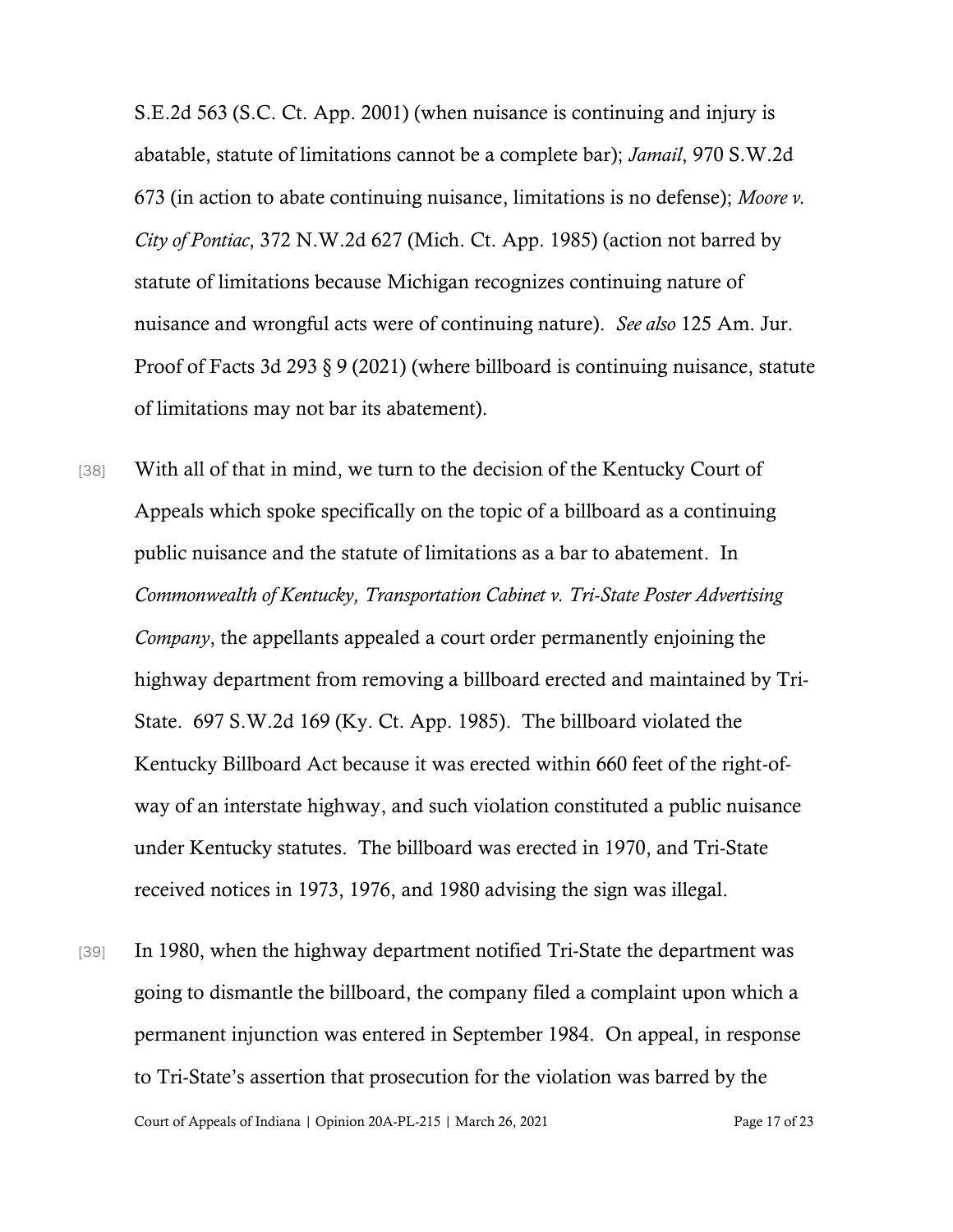statute of limitations, the Kentucky Court of Appeals stated succinctly: "The statute of limitations presents no bar to the dismantling of the billboard. The maintenance of the billboard is a continuing nuisance." *Id.* at 171.

[40] In the same vein, the Owners' signs in this case violate Indiana's Billboard Act as they do not conform to billboard spacing standards because they are maintained within 100 feet of each other on the same side of the highway; such a violation has been a public nuisance under Indiana's statute. Although there is little Indiana caselaw on this issue in the context of billboards, the fact remains that the consensus is that the statute of limitations does not bar an action to abate a continuing public nuisance. We conclude that the Department's actions are not barred by the six-year limitation applicable to nuisances.

## III. Estoppel

[41] INDOT next contends that it is not equitably estopped from revoking the sign permit. As the party claiming estoppel, the Owners must show "(1) a lack of knowledge as to the facts in question and of the means of acquiring that knowledge; (2) reliance upon the conduct of the party estopped; and (3) a prejudicial change in position based upon the conduct of the party estopped."

<sup>7</sup> We note that in 2004, citing its opinion in *Tri-State*, the Kentucky court confirmed its declaration in an unpublished decision*. See Vanbar Outdoor Advert. v. Commonwealth of Ky., Transp. Cabinet, and Dep't of Highways*, WL 2260470, at \*2 (Ky. Ct. App. Oct. 8, 2004) ("Vanbar further argues that the Department of Transportation is barred from bringing the action pursuant to the statute of limitations. However, the statute of limitations presents no bar to an action concerning an illegal billboard because the billboard constitutes a continuing nuisance.").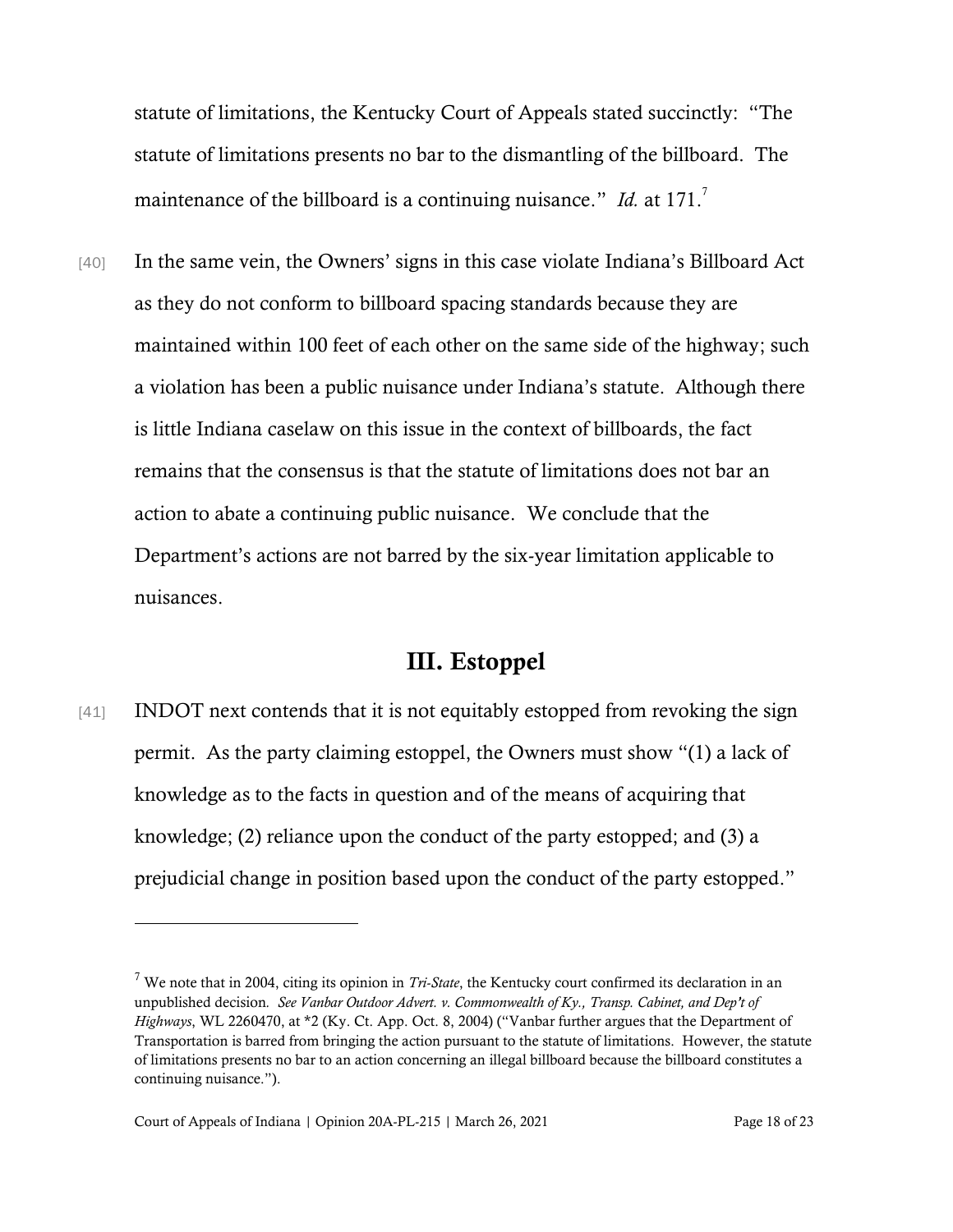*LaGrange Cty. Reg'l Util. Dist. v. Bubb*, 914 N.E.2d 807, 811 (Ind. Ct. App. 2009).

As to estoppel, this Court has observed:

Estoppel is not generally applicable against government entities for the actions of public officials. The reason behind the rule is two-fold. If the government could be estopped, then dishonest, incompetent or negligent public officials could damage the interests of the public. At the same time, if the government were bound by its employees' unauthorized representations, then government, itself, could be precluded from functioning.

*Barnette v. U.S. Architects, LLP*, 15 N.E.3d 1, 10 (Ind. Ct. App. 2014) (citations omitted); *see also* 58 Am. Jur. 2d *Nuisances* § 324 (2021) ("The doctrine of estoppel may not be invoked to perpetuate a public nuisance").

[42] In *U.S. Outdoor Advertising Company, Inc. v. Indiana Department of Transportation*, this Court analyzed the application of estoppel with regard to a billboard permit. 714 N.E.2d 1244 (Ind. Ct. App. 1999), *trans. denied* (2000). There, INDOT denied two of U.S. Outdoor's applications for billboard permits after alterations to the billboards rendered them ineligible to receive a certain type of permit. U.S. Outdoor appealed claiming, among other things, that INDOT was equitably estopped from denying the permit applications based upon a conversation between the president of U.S. Outdoor and an INDOT employee during which the employee reportedly stated that U.S. Outdoor could repair the signs as long as it did not increase their size. On appeal, we noted that the U.S. Outdoor president failed to memorialize his conversation with the INDOT employee and the fact that U.S. Outdoor is "engaged in the nationwide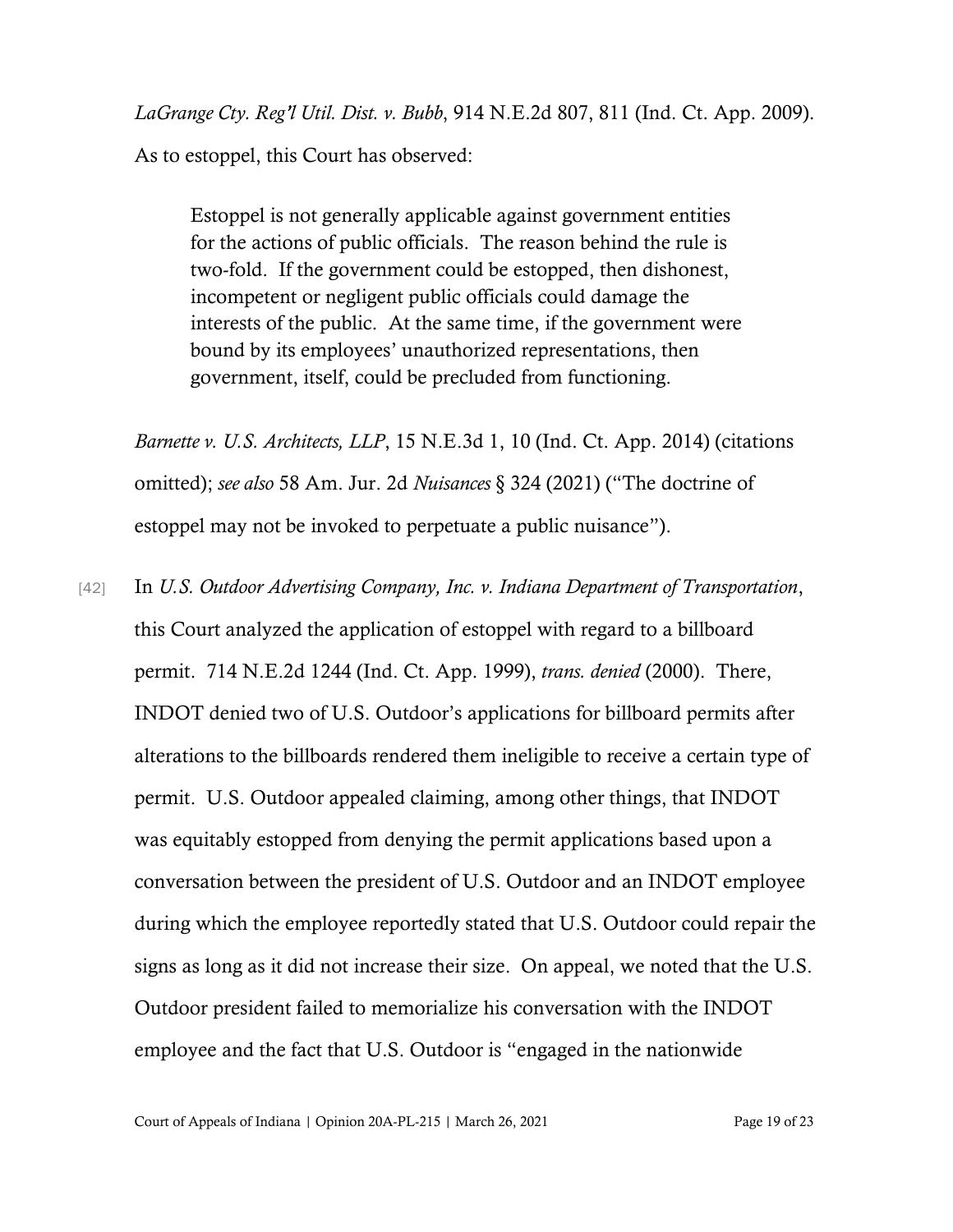business of billboard advertising which requires that it be familiar with the rules and regulations of the states in which they transact business." *Id.* at 1260. Lastly, we found that U.S. Outdoor had failed to show how the application of equitable estoppel against INDOT would serve the public interest.

- [43] With this backdrop, we turn to the propriety of applying estoppel in the present case. Universal Outdoor is the company listed as "Applicant" on the permit application, *see* Appellant's App. Vol. 2, pp. 29, 31, and FMG is the current lessee of the signs on the Roudebushes' property, both of which are or were entities in the billboard advertising industry. As such, an argument that they lacked knowledge of billboard standards and regulations, or the means of obtaining that knowledge, strikes us as somewhat disingenuous. Indeed, "our courts have been 'hesitant to allow an estoppel in those cases where the party claiming to have been ignorant of the facts had access to the correct information.'" *U.S. Outdoor*, 714 N.E.2d at 1260 (quoting *Cablevision of Chicago v. Colby Cable Corp.*, 417 N.E.2d 348, 355 (Ind. Ct. App. 1981)). Likewise, the Roudebushes are charged with knowledge of laws affecting their property. *See Counceller v. City of Columbus Plan Comm'n*, 42 N.E.3d 146, 149 (Ind. Ct. App. 2015) (quoting *Story Bed & Breakfast, LLP v. Brown Cty. Area Plan Comm'n*, 819 N.E.2d 55, 64 (Ind. 2004) ("[p]roperty owners are charged with knowledge of ordinances that affect their property")), *trans. denied*.
- Court of Appeals of Indiana | Opinion 20A-PL-215 | March 26, 2021 Page 20 of 23 [44] Owners assert INDOT should be estopped because they entered a thirty-year lease with FMG in reliance on approval of their permit by INDOT employees. Even given the Department's mistake in issuing the permit, the prevailing view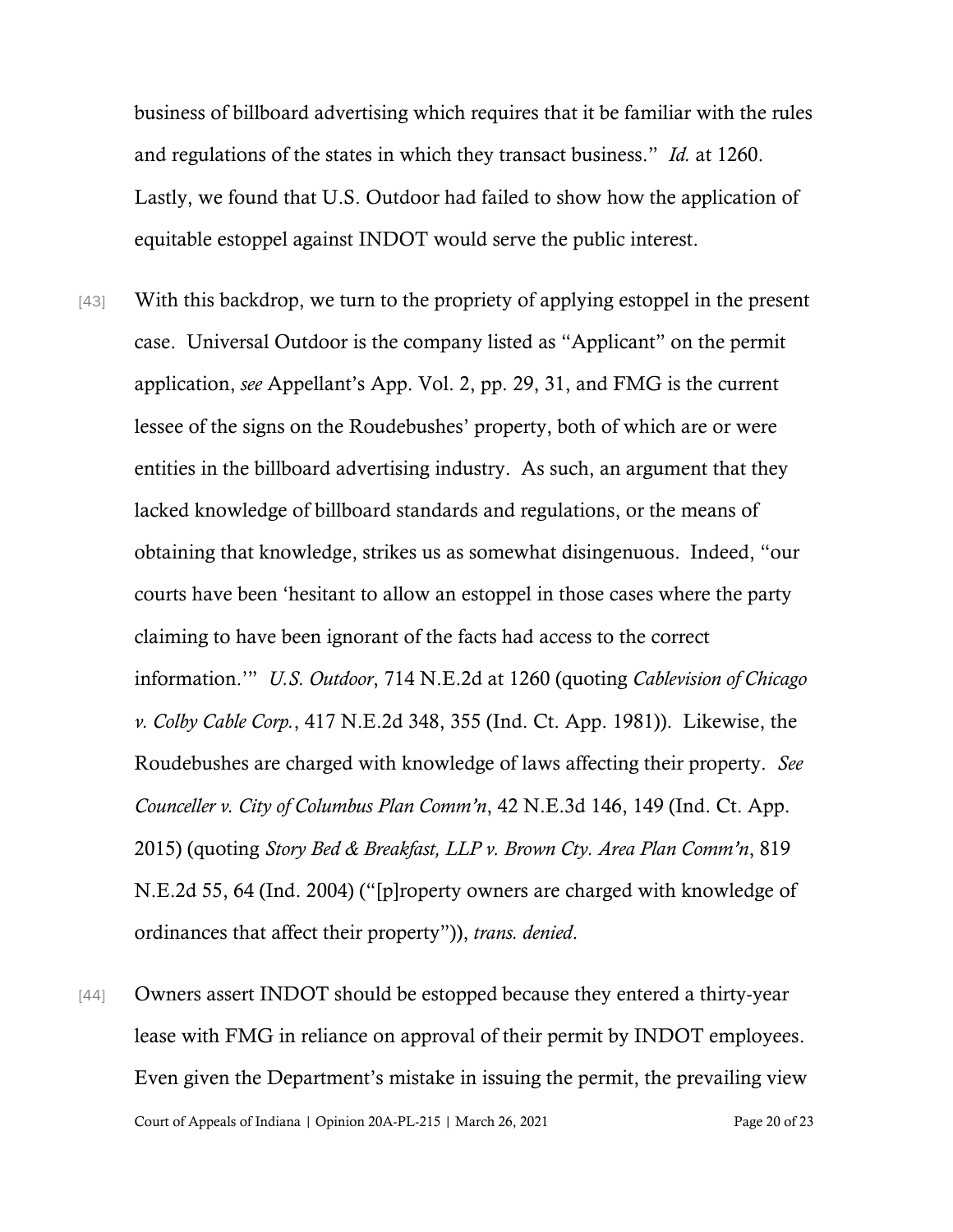on such situations does not favor the Owners. As this Court stated in *U.S. Outdoor*, "'[g]enerally, reliance on misinformation provided by a government employee is not a basis for estoppel because the government could be precluded from functioning if it were bound by its employees' unauthorized representations.'" *Id.* at 1260 (quoting *Nat'l Salvage & Serv. Corp. v. Comm'r of Ind. Dep't of Envtl. Mgmt.*, 571 N.E.2d 548, 556 (Ind. Ct. App. 1991), *trans. denied* (1992), *cert. denied*, 506 U.S. 871, 113 S. Ct. 205, 121 L. Ed. 2d 146 (1992)). Moreover, Owners have benefited financially from INDOT's mistake for over two decades.

- [45] Furthermore, "courts are reluctant to apply equitable estoppel unless it is in the public interest to do so." *U.S. Outdoor*, 714 N.E.2d at 1260 (citing *Nat'l Salvage & Serv. Corp.*, 571 N.E.2d at 556). Here, the Owners do not show the application of estoppel against INDOT would serve the public interest. Rather, INDOT is serving the public interest by enforcing state and federal laws designed to promote safety on our state's highways and to preserve the aesthetics and natural beauty surrounding those highways for the benefit of the public. By doing so, INDOT also ensures Indiana's receipt of federal funds to improve our roadways.
- Court of Appeals of Indiana | Opinion 20A-PL-215 | March 26, 2021 Page 21 of 23 [46] Owners have not made a proper showing of the three factors required for equitable estoppel. In addition, application of such doctrine would not be in the public interest. *See, e.g.*, *People ex rel. Dep't Pub. Works v. Ryan Outdoor Advert., Inc.*, 114 Cal. Rptr. 499, 504 (Cal. Ct. App. 1974) (declining to apply equitable estoppel to prevent removal of unlawful billboards and stating, "it is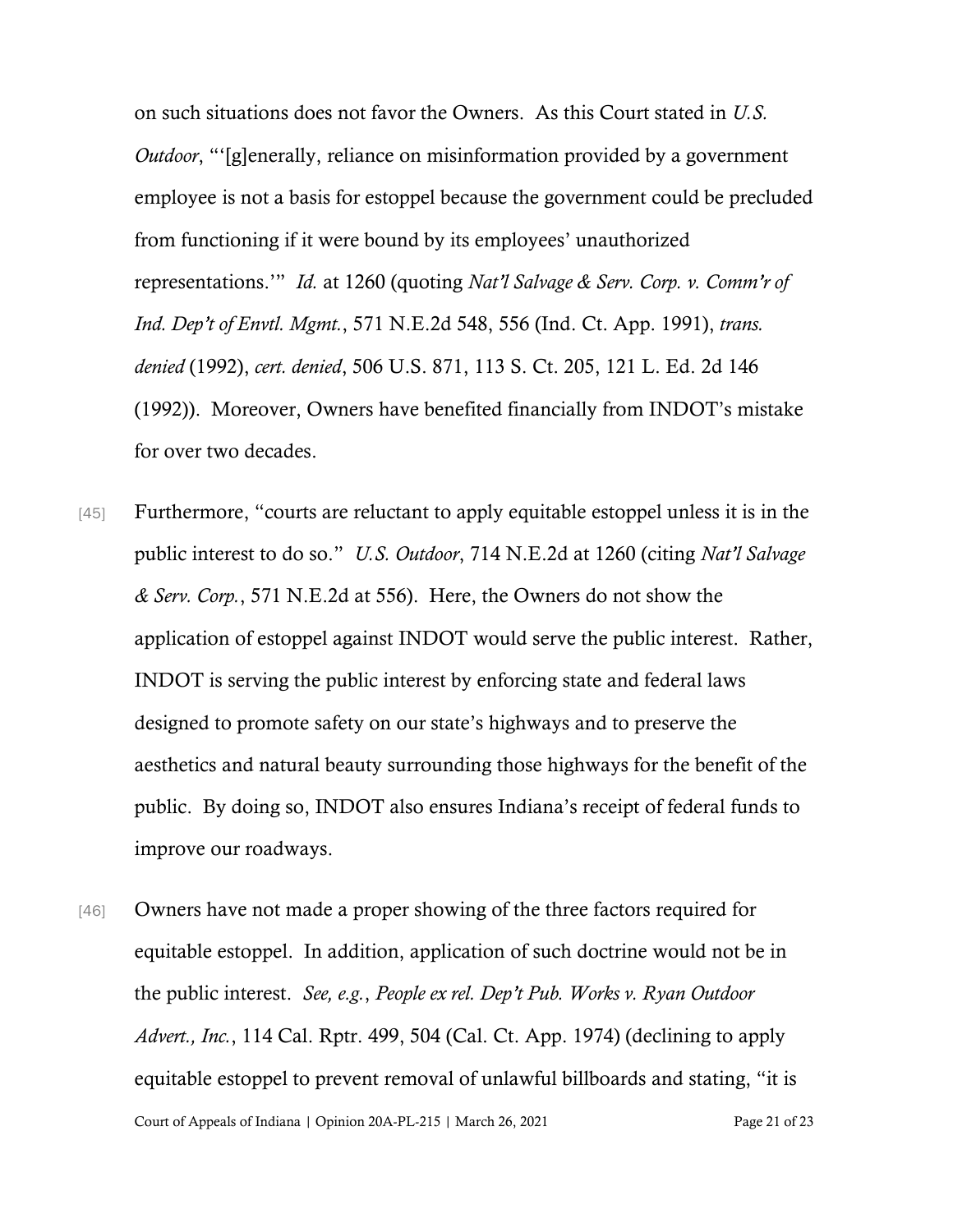well settled that neither the doctrine of estoppel nor any other equitable principle may be invoked against a governmental body where it would operate to defeat the effective operation of a policy adopted to protect the public").

## IV. Fundamental Fairness

- [47] INDOT maintains that its revocation of the Owners' permit is not fundamentally unfair. Fundamental fairness is a factor of due process — due process in administrative hearings requires that all hearings be orderly, judicious, impartial, and fundamentally fair. *City of New Haven v. Chem. Waste Mgmt. of Ind., L.L.C.*, 701 N.E.2d 912, 921 (Ind. Ct. App. 1998), *trans. denied* (1999). Yet, the Owners do not argue that they did not receive due process. Rather, the Owners, adopting the ALJ's approach, claim that "fundamental fairness requires that INDOT not be allowed to revoke the Permit after so many years." Appellees' Br. p. 45. This is merely a restatement of their argument favoring application of estoppel. Nothing in the record suggests that the Owners did not receive due process, and, having already determined that the factors of estoppel have not been met in this case, we conclude INDOT's revocation is not fundamentally unfair.
- Court of Appeals of Indiana | Opinion 20A-PL-215 | March 26, 2021 Page 22 of 23 [48] Lastly, Outdoor Advertising Association of Indiana, Inc. was granted leave to appear as amicus curiae in support of the Owners. The Association contends that if the Court accepts INDOT's arguments, it would have a "profound effect" on Indiana's outdoor advertising industry in that INDOT would be allowed "to revoke a permit at any time, for any reason." Amicus Br. pp. 8, 9. While we recognize the outdoor advertising industry's reliance on INDOT's